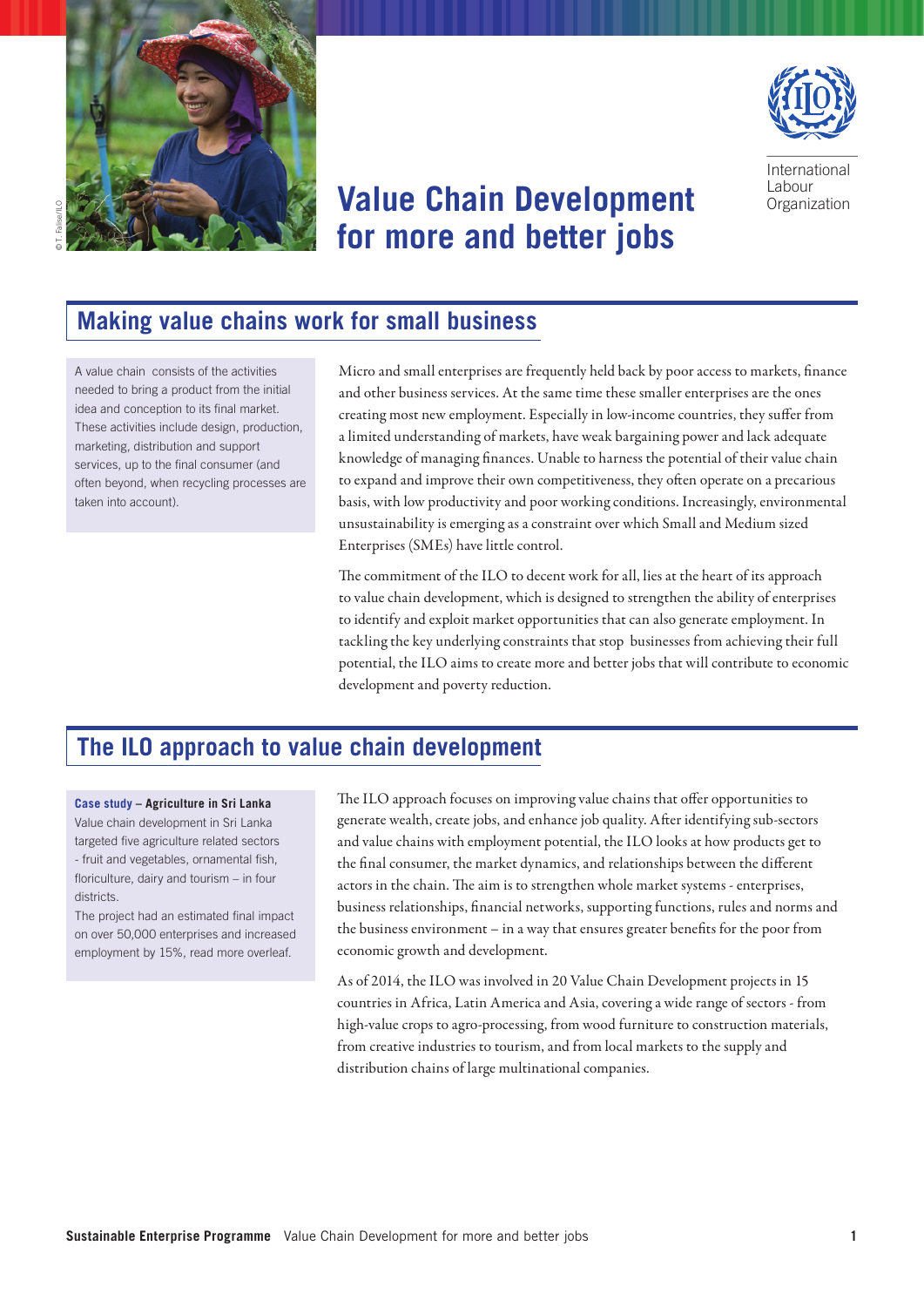# **The ILO in action: promoting holistic solutions focused on jobs**

### Knowledge creation for market systems

development: A new project starting in 2014 called *Market Systems Development for Decent Work* - The Lab is exploring how to make VCD more effective for job creation and job quality improvements. It is exploring ways to better measure and maximize the employment impact in value chains by developing new methodologies, tools and learning products aimed at practitioners. More information here: www.ilo.org/thelab

The ILO's value and supply chain development interventions address systems and institutions that drive competitiveness and the creation of quality jobs in specific sectors. The tools build on private sector development strategies, using a "light touch" approach with the ILO acting as a facilitator rather than intervening directly. The ILO provides technical support, coordination, networking and information, focused on helping existing market systems to perform better rather than distorting them. The ILO approach is designed to stimulate dialogue, strengthen ownership and develop the capacity of small businesses to upgrade their role and voice in the value chain, thereby improving working conditions, income generation and employment opportunities. Furthermore environmental sustainability concerns and resource use are becoming key in how the ILO looks at market systems by identifying environmental "hot spots".

# **ILO Value Chain Development process**

| <b>Steps</b>                                                                                                                                                                                                                                             | <b>Tools and publications</b>                                                                                                                                                                                                                                                                                                                                                                                                     |
|----------------------------------------------------------------------------------------------------------------------------------------------------------------------------------------------------------------------------------------------------------|-----------------------------------------------------------------------------------------------------------------------------------------------------------------------------------------------------------------------------------------------------------------------------------------------------------------------------------------------------------------------------------------------------------------------------------|
| 1. Sector selection: selecting those sub-sectors with the best<br>potential for job creation or improvement of working conditions                                                                                                                        | Value Chain Development for Decent work: A guide for develop-<br>ment practitioners, governments and private sector initiatives<br>Improving Working Conditions through Value Chain Development:<br>ILO Value Chain Development Briefing paper 3                                                                                                                                                                                  |
| 2. Analysing value chains to assess economic potential and mar-<br>ket opportunities, identify underlying constraints and addressing<br>employment-related issues                                                                                        | Value Chain Development for Decent work: A guide for<br>development practitioners, governments and private sector<br>initiatives. www.ilo.org/empent/areas/value-chain-development-<br>vcd/WCMS_115490/lang--en/index.htm<br>Making the Strongest Links: A practical guide to mainstreaming<br>gender analysis in value chain development (2009). www.ilo.org/<br>empent/Publications/WCMS_106538/lang--en/ index.htm             |
| 3. Facilitating dialogue with government organizations, private<br>enterprises, workers' representatives and other actors to develop<br>intervention models in collaboration with all stakeholders in the<br>value chain from production to consumption. | An operational guide to local value chain development.<br>http://www.ilo.org/empent/areas/value-chain-development-vcd/<br>WCMS_101319/lang--en/index.htm                                                                                                                                                                                                                                                                          |
| 4. Developing effective Business Models for private enterprises<br>and service providers and equipping public partners with the<br>tools and know-how to support value chain upgrading                                                                   | For example through distance and in person training in collabo-<br>ration with the International Training Centre of the ILO in Turin:<br>Distance learning: http://marketdev.itcilo.org/<br>Tailor made courses adaptable to local contexts:<br>http://www.ilo.org/empent/Eventsandmeetings/WCMS_167956/<br>lang--en/index.htm<br>Engaging with financial service providers and other institutions -<br>http://mmw-dev.itcilo.org |
| 5. Developing Effective Monitoring and Results Measurement Systems to<br>establish outcomes of value chains development projects                                                                                                                         | Based on value chain analysis the DCED results measurement<br>standard or its principles are being applied to establish theories<br>of change, results chains and standard indicators.<br>Knowledge creation on the effectiveness of value chain develop-<br>ment through a dedicated project: Market Systems Development<br>for Decent Work - The Lab: www.ilo.org/thelab                                                        |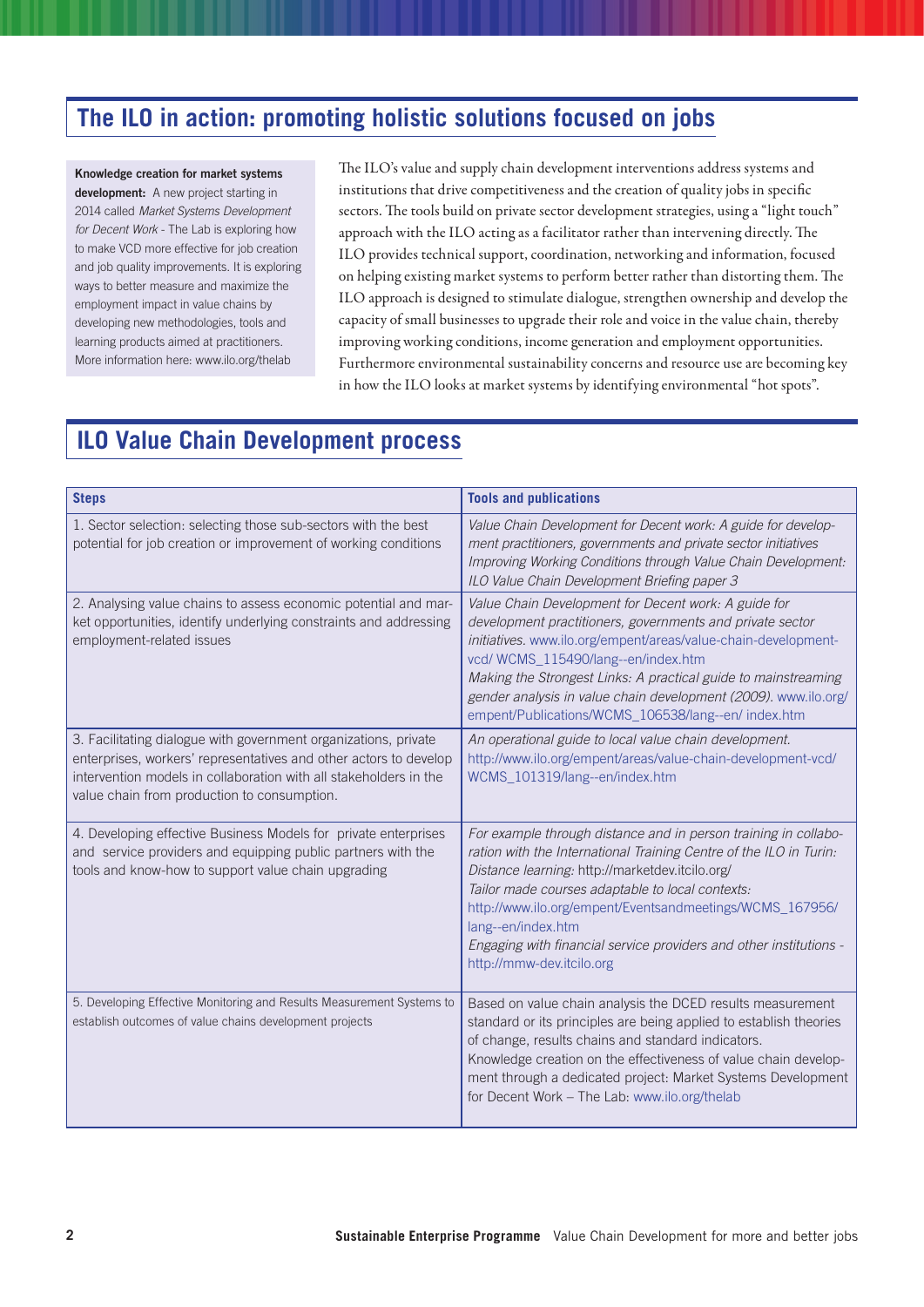### **Case Study The floriculture value chain in Sri Lanka**

Enterprise for Pro-poor Growth (Enter-Growth) was a fouryear project of the International Labour Organization (ILO), the Swedish International Development Agency (Sida) and the Ministry of Enterprise Development and Investment Promotion in Sri Lanka. Implemented in four districts between 2005 and 2009, the project targeted value chains for fruits and vegetables, flowers, ornamental fish, coir, wood furniture, dairy produce and tourism. The aim was to boost market access for micro and small enterprises, create a friendlier regulatory and legal environment, improve attitudes to entrepreneurship, and increase access to business development services nationwide.

### **Achievements of the Enter-Growth project**

- • A direct impact on the value chains of an estimated 52,000 micro and small enterprises
- An estimated tripling of household income in the targeted districts
- A 15% increase in employment in businesses in the targeted districts.

### **Close up of ILO Value Chain Development approach for flower growers**

The case of the Sri Lankan floriculture sector demonstrates a more 'systemic' approach to intervening in value chains which was eventually adopted as the ILO's standard approach to Value Chain Development. Despite its high growth potential, the floriculture sector faced a number of challenges and constraints that hampered development. Flower growers did not have information on new technologies and more efficient production methods, nor did they sufficiently understand market requirements. They also had limited bargaining power and as a result were unable to influence prices of inputs such as fertilizers. Exporters, domestic buyers and growers lacked information on export markets and communication between the different actors in the chain was poor. Agreements between growers and buyers tended to be informal, which removed any incentive for buyers to invest in improving grower capacity. High transportation costs due to security checks on the roads and at the airport handicapped both domestic and export markets.

#### **What did the ILO do?**

Using the ILO Value Chain Development approach, Enter-Growth:

#### • Facilitated the creation of export and trade channels

In collaboration with the Ministry of Export, a new export zone was established to cater for approximately 10,000 existing and potential new flower growers. Growers can import supplies duty free, improve contacts with exporters and more effectively meet their requirements thanks to an export-oriented processing and packaging plant. Nearly 100 growers boosted export earnings from close to zero to between Rs. 500 and 1,000 a week. Meanwhile, flower exports grew by an average of 9% annually over the project period, generating high net foreign exchange earnings for the country.

• Strengthened business association and promoted technology transfer

A new Tropical Floriculture Association, with over 100 members, has improved the bargaining power of the flower growers, for instance, by negotiating on their behalf with input suppliers. The Association has also enabled members to share technical knowledge and advice as well as marketing information. Sri Lanka's Export Development Bureau is developing links with technical institutes, with the aim of increasing the transfer of technical knowledge.

### • Enabled access to training, business development and support services

Awareness programmes for flower growers and exporters have improved understanding of export markets and encouraged growers to move towards meeting export standards. Several banks are introducing loan programmes for small growers, for example, to cultivate flowers in net houses. The Export Development Bureau is also providing training to people interested in starting new businesses in the sector.

Source: The Enter-Growth project – Sri Lanka, Applying a market development lens to an ILO local enterprise development project. Employment Sector, Employment Report No. 11:

#### Available online here:

www.ilo.org/employment/Whatwedo/Publications/employmentreports/WCMS\_152820/lang--en/index.htm